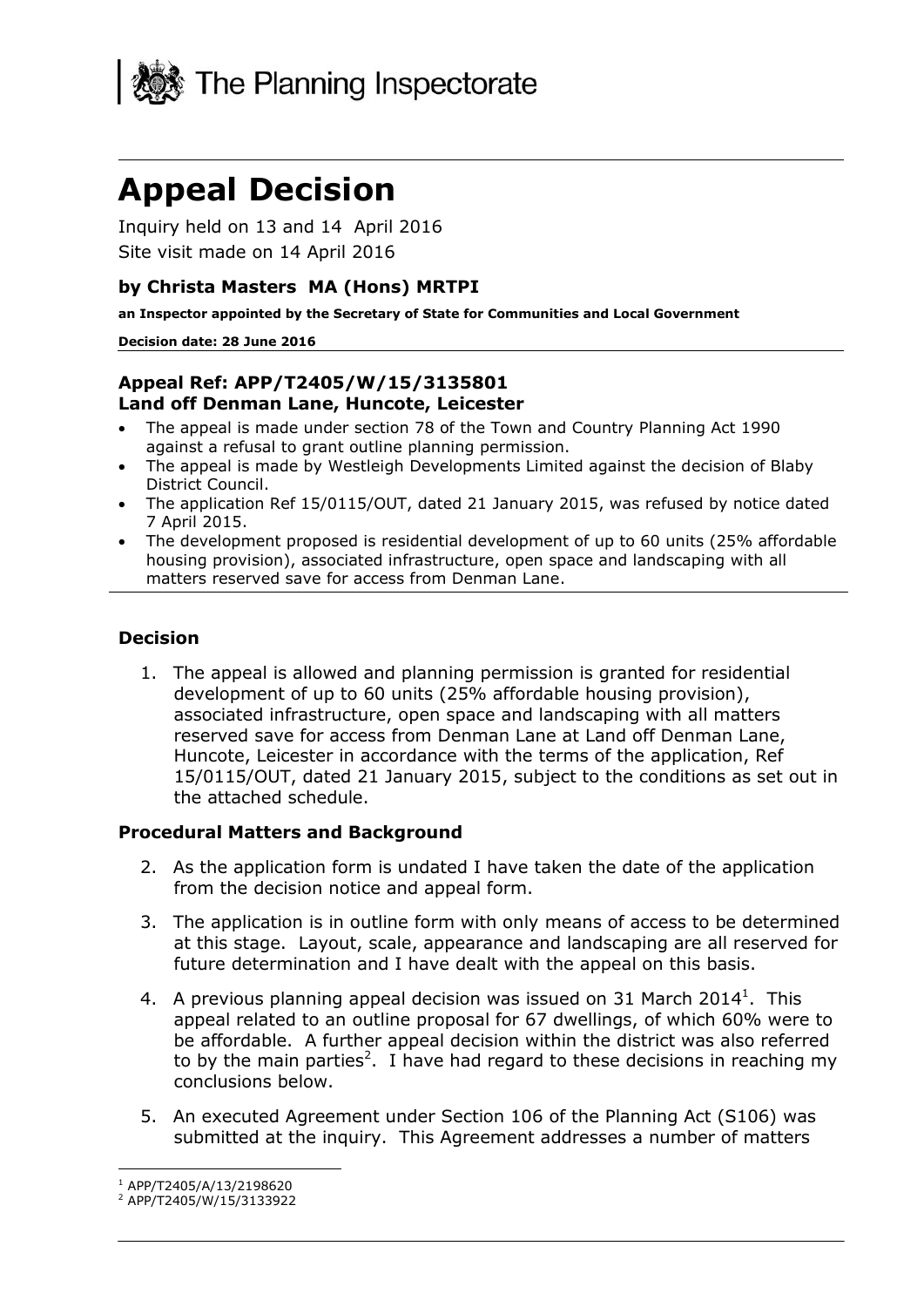including contributions towards bus stop improvements and real time information, bus passes, monitoring costs, travel packs, healthcare, library, on site open space, education and police. The Agreement also provides for a commitment to provide 25% of the total number of dwellings as affordable housing. Leicestershire County Council, who had been granted Rule 6 Status, were satisfied that their objections to the scheme had been adequately addressed by the Agreement and did not present evidence to the inquiry. I shall return to the Section 106 later in the decision.

#### **Main Issue**

6. Whether or not the proposal would provide a suitable site for housing, having regard to the principles of sustainable development.

#### **Reasons**

## *The Site*

7. The appeal site is a long roughly rectangular piece of open land on the northern edge of Huncote. The proposal seeks outline permission for the erection of 60 houses. Vehicular access would be principally off Denman Lane with a private drive off Forest Road. There is an existing public footpath running through the central part of the site which extends beyond the appeal site and links to a wider network of footpaths and bridleways in the area. The area surrounding the appeal site is a mix of residential development to the south and west and open fields to the north and east.

## *Policy Context*

- 8. The Framework makes it clear that there are three dimensions to sustainable development: economic, social and environmental. The Framework is also clear that these roles are mutually dependent and should not be undertaken in isolation. Paragraph 17 notes, amongst other things, that decisions should actively manage patterns of growth to make the fullest possible use of public transport, walking and cycling, and focus significant development in locations which are or can be made sustainable. This approach is to reduce the reliance on the use of the private car.
- 9. The Council contend that the site is not in a sustainable location to access amenities and local public facilities. As a result, the Council allege conflict with policies CS10 and CS11 of the Blaby District Core Strategy (CS) 2013. These policies relate to Transport Infrastructure and Infrastructure, services and facilities to support growth. Policy CS10 is a lengthy policy which requires, amongst other things, that the Council will seek to reduce the need to travel by private car by locating new development so that people can access services and facilities without reliance on the 'private motor vehicle'. Policy CS11 requires, amongst other things, that new development must be supported by the required physical, social and environmental infrastructure. In light of policies CS10 and CS11 set out above as well as the evidence presented, I have considered the accessibility of the appeal site relative to services and facilities within the settlement of Huncote as well as those available elsewhere.
- 10. I heard detailed evidence at the inquiry regarding the applicability or otherwise of paragraph 14 of the Framework and the different approaches to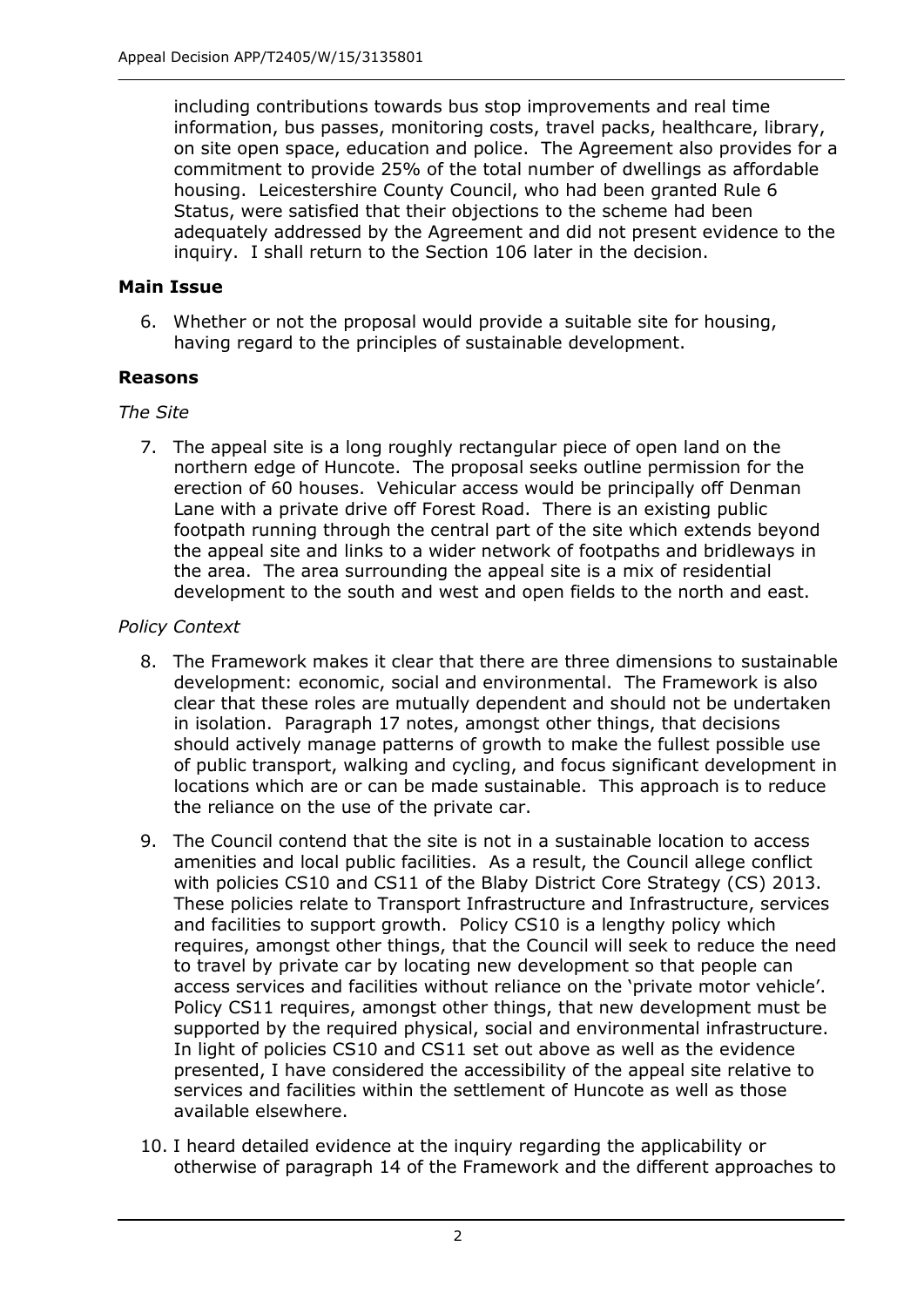the issue of sustainable development<sup>3</sup>. In my view, there can be no debate that paragraph 14 makes it clear that at the heart of the Framework is the presumption in favour of sustainable development. To my mind, in relation to the specific circumstances of this case and the context of the presumption in favour of sustainable development, the  $3<sup>rd</sup>$  bullet point of paragraph 14 states that for decision taking this means approving development proposals that accord with the development plan without delay. I have therefore as a starting point, considered the proposal in the context of paragraph 14 of the Framework and the development plan policies set out above.

#### *The economic role*

11. The Framework sets out that part of the role of the planning system is to support growth and innovation, including the provision of infrastructure requirements. In relation to this appeal, employment, albeit temporary, would be generated from the construction works as well as new household expenditure supporting local facilities and services which I have detailed below. It would also support the local employment situation as a result of this economic activity. These are all factors of significant weight in favour of the proposal.

#### *The social role*

-

- 12. The Framework explains that the social dimension includes supporting strong vibrant and healthy communities, with accessible local services that reflect the communities needs and support its health, social and cultural well-being. The appeal proposal would deliver homes including affordable housing provision. Although in outline form only, the development could deliver wider benefits to the community of Huncote through footpath and public transport improvements which I have set out below. These aspects of the proposal could have wider benefits to the existing community and I have apportioned a modest amount of weight to these factors as a result.
- 13. Huncote is identified as a medium central village within policy CS5 of the Blaby District Core Strategy (CS) 2013 where some housing development is envisaged. This designation was informed by the Settlement Hierarchy Report dated July 2010. The introduction to the report explains that the report was prepared to assess the relative sustainability of settlements within the district. The report is clear that it forms part of the evidence base but is not in itself Council policy. The Council's witness advised that the document has no formal policy status and on the basis of the evidence, I would concur with this approach. Nevertheless, it does provide a useful background document. The report notes that Huncote is a Medium Central Village ranked  $13<sup>th</sup>$  out of 25 settlements within the district. There was significant debate between the parties as to whether the settlement would still achieve such a ranking. However, taking into account the allocation of Huncote as set out under policy CS5, this issue is not to my mind material to the determination of this appeal.
- 14. Huncote has a number of amenities and facilities one would expect to find in a settlement of this size. Almost opposite the appeal site on Forrest Road is the Pavilion Leisure Centre, a high quality modern leisure facility which includes a BMX track, all weather pitches, indoor gym and squash court, as

<sup>&</sup>lt;sup>3</sup> Cheshire East BC v SSCLG [2016], Suffolk Costal District Council v Hopkins Homes Limited [2016]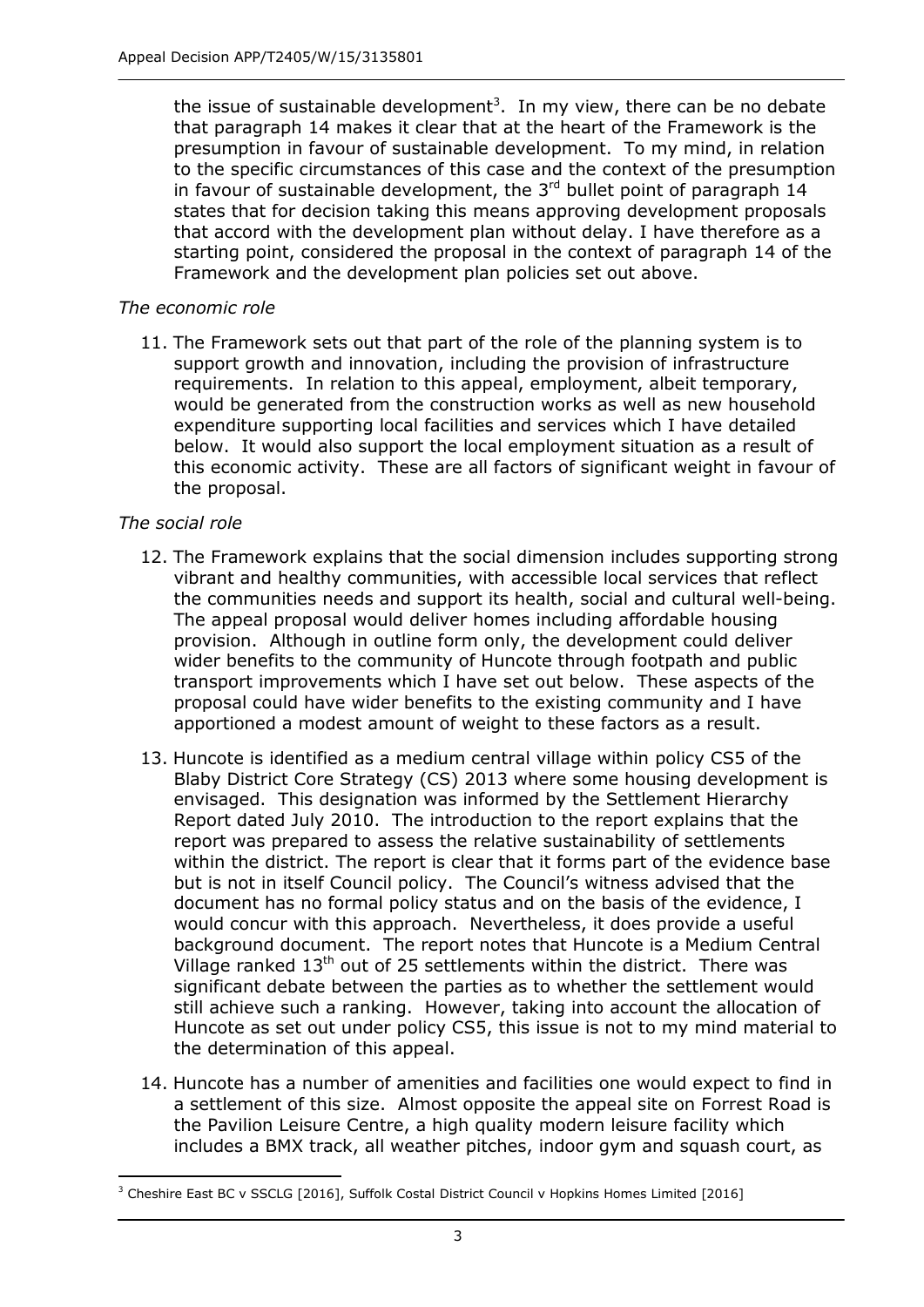well as a café area, children's holiday clubs and meeting room facilities. This is to my mind an impressive facility for a settlement the size of Huncote and is within a couple of minutes walk of the appeal site. Huncote Primary School is located off Denman Lane and is also a short walk from the appeal site.

- 15. Appendix 7 to the Councils Proof of Evidence demonstrates clearly the relationship of the appeal site to facilities and services available within Huncote. In addition to the Pavilion Leisure Centre and Primary School, there are a variety of facilities within the village centre including public house, mobile library, church and a fish and chip shop. The newsagents provide more extensive shopping facilities than its name would imply. I would describe this shop as a minimarket facility with a variety of everyday shopping items, toiletries and stationery products as well as newspapers and magazines. This shop is open from 0600 to 1930 Monday to Saturday and 0700 to 1700 on a Sunday. The main convenience store is located near to this unit and provides a broader range of facilities along the same lines as those set out above. It also includes a post office facility. This shop is open from 0900 to 2000 Monday to Saturday and 0900 to 1500 on Sundays.
- 16. Both of these facilities provide a range of top up shopping for residents which are readily accessible from the appeal site on foot, by car or by bicycle. The accessibility of these shopping facilities, as well as the school and other facilities including leisure facilities outlined above, when considered collectively, mean that a number of day to day needs of residents can be met without reliance on the private car. These factors weigh in favour of the sustainability of the settlement in terms of its social role and the relative location of the appeal site within Huncote.
- 17. A significant amount of the evidence I heard at the inquiry related to the location of Huncote relative to the nearest neighbouring settlements which may be required to access medical facilities and the pharmacy. It was confirmed that the local pharmacy offer a prescription delivery service to the village. GP and dentist facilities are located within Narborough. This is a larger settlement and in terms of settlement hierarchy, it is not unusual that village residents would need to travel to another settlement for medical facilities such as doctors and dentists.
- 18. Existing residents also travel outside of Huncote for secondary school provision and whilst there was some evidence of pre school age childcare provision in the form of childminders within Huncote, it is more than likely that those requiring childcare of this nature would travel to Narborough or Grange Park where there is more extensive provision. Again, I do not see these factors as unusual for village residents.
- 19. Concerns were expressed that the proposal would put added pressure on existing local education and health care provision. However, appropriate mitigation has been put forward by the appellants to address these concerns and I have no statutory objection from these parties to the development proposed.
- 20. In terms of bus service provision, there are a number of bus stops located along the Main Street/Narborough Road which runs through the village. I was able to walk to these bus stops during my site visit and they are located a comfortable walk of around 7 minutes from the central part of the appeal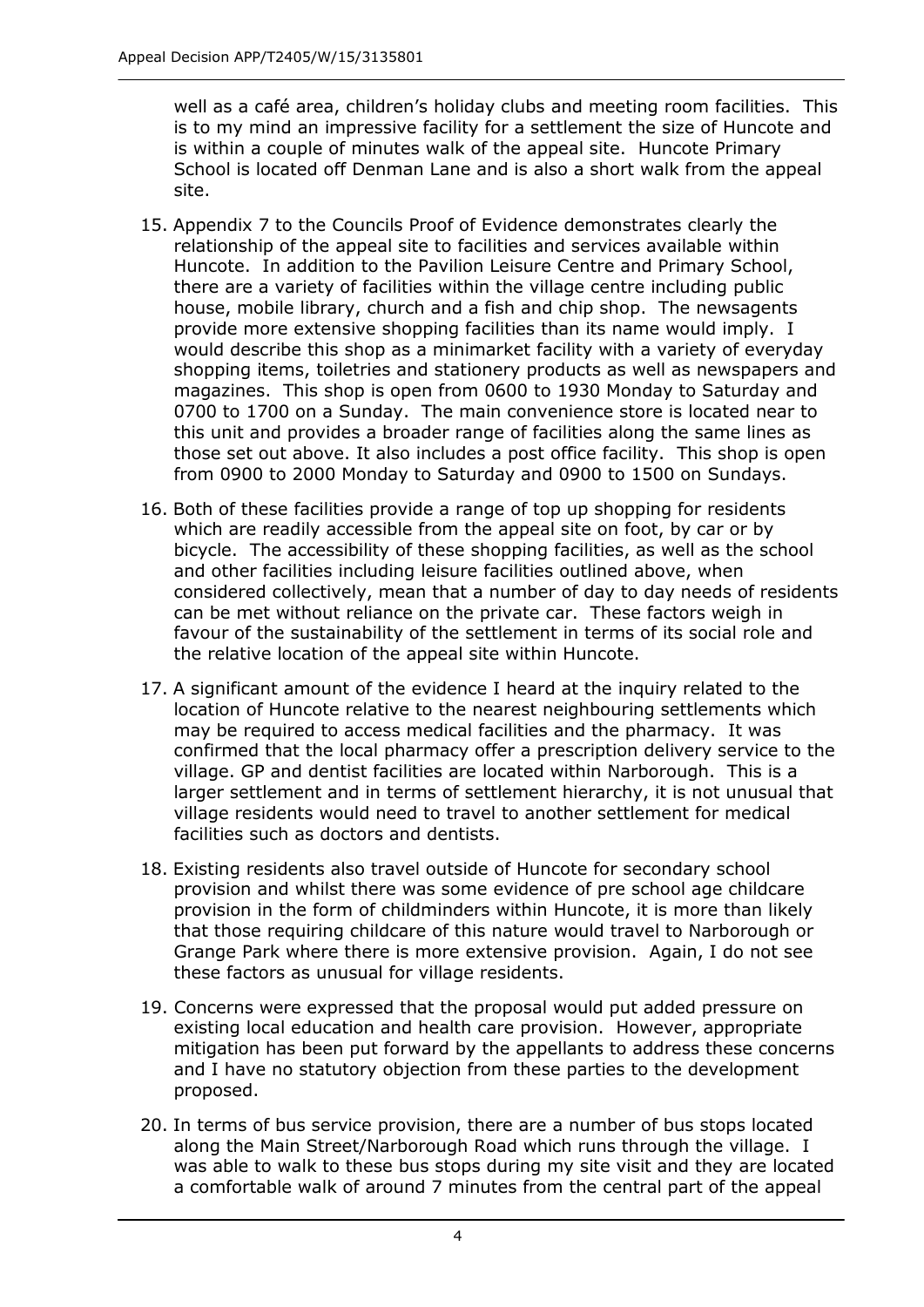site. I concur with the views expressed by the previous Inspector that this walk is unchallenging.

- 21. The 50/50A bus service serves the settlement and runs from Leicester to Huncote. It calls at a number of the major shopping and employment destinations along this route include Fosse Park, Enderby and Narborough where there are connections available with the local railway station. The first bus to depart Huncote is at 0637. The last bus to return to Huncote from Leicester arrives back into the village at 1857. These times represent a small extension to the times considered by the previous Inspector. The X55 bus service no longer serves Huncote as it has been diverted to include the settlement of Thurlaston. I heard no evidence regarding the justification for this diversion or the effect this has had on existing residents within the village.
- 22. In my view, the service which runs hourly between the times identified above provides an acceptable service for a settlement the size of Huncote and provides a realistic alternative to the private car. The times would allow for access to a number of the employment areas closer to Leicester, as well the wider shopping provision. Whilst concerns were expressed by the Parish Council regarding the reliability of the service, the package of bus stop improvement measures including real time information as proposed would mean that up-to-date travel information would be provided. Whilst I also agree with the Councils view that the bus would be unlikely to be used for those wishing to undertake a full weekly shop, the choice of transport modes remains.
- 23. The Council's witness described the bus service as an expensive option for travel. It was explained to me at the inquiry that this was in comparison to car travel. However, the planning system is not able to dictate the relative cost of public transport, merely to ensure that options are available. To my mind, the existence of this bus service outlined above serving the village fulfils this objective.
- 24. The Council agreed at the inquiry that the relevant guidance in terms of assessing the walking distance and route to the bus stops was the Department of Transport Local Transport Note LTN 1/04. In relation to this guidance, I am of the view that the bus stops within Huncote would be readily accessible as an alternative mode of transport to the private car.
- 25. A number of concerns were raised regarding recent changes to bus services to the Secondary school in Enderby which have been introduced. However, this existing situation would remain unaffected by the appeal proposal and as such, is not a matter for my deliberations.
- 26. Turning to consider walking and cycling, the shops within the village are approximately 6 minutes walk from the appeal site. The Primary School would be around a 5 minute walk from the appeal site. Both of these would also be readily accessible by bicycle. These distances and walk times would mean that a range of shops and facilities would be available within Huncote to meet the day to day needs of residents.
- 27. The previous Inspector in 2014 found that the Huncote Road would not be a realistic option for walkers or cyclists as there was evidence of drivers travelling at excessive speeds. However, since the time of that appeal, a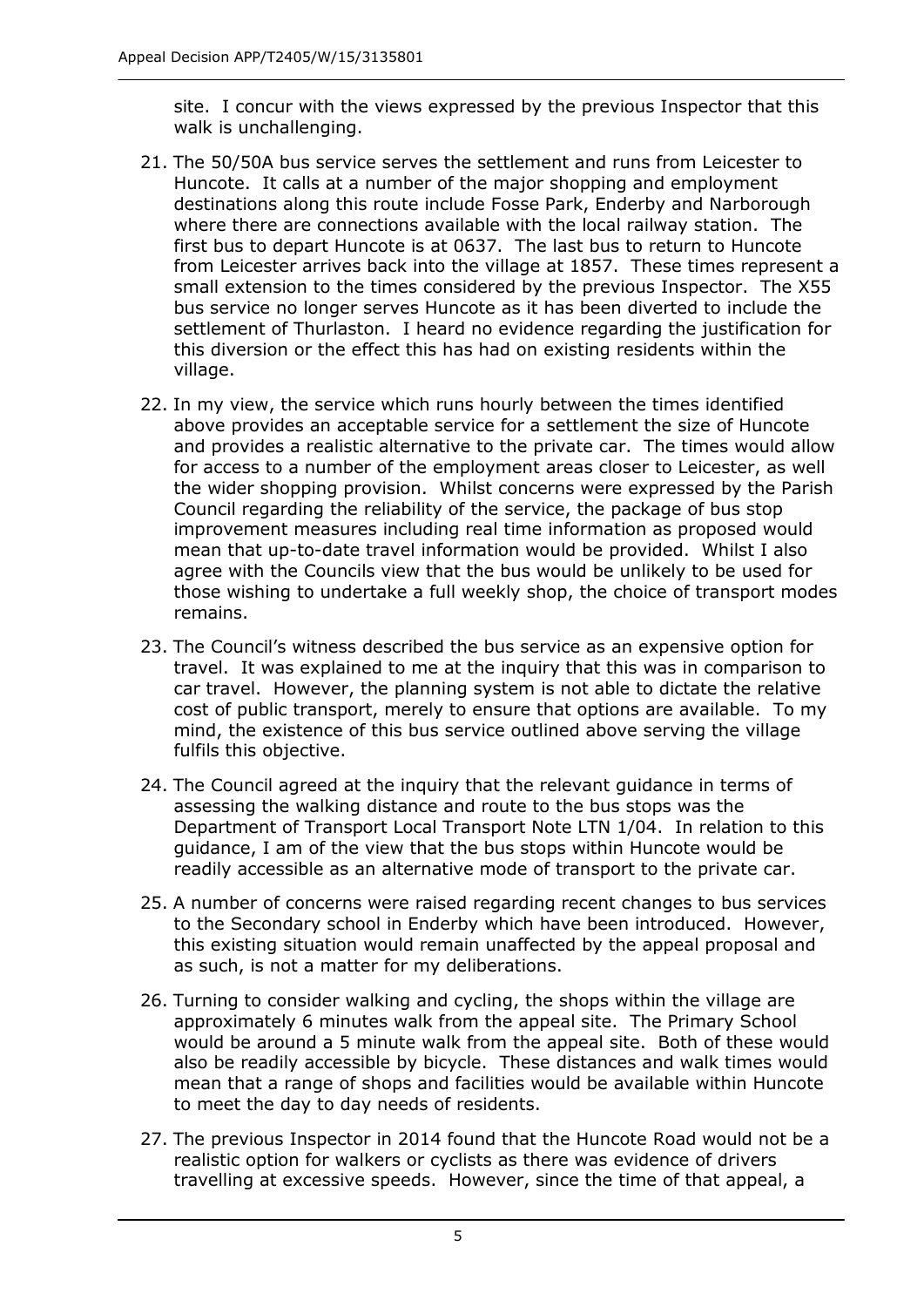new speed limit of 50mph has been introduced along this road. This is a material change in local circumstances in relation to this appeal. Although concerns were expressed regarding the adequacy of the width of this footpath, the main parties put forward a Grampian condition at the inquiry to require improvements to this footpath should planning permission be granted. I will return to the specifics of this condition later in my decision.

- 28. I was able to use the footpath during my visit, as well as witness both cyclists and other pedestrians using it at different times of the day. Despite its existing width which is narrow in parts, it is clearly used by those wishing to travel between Huncote and Narborough. The suggested condition would allow for improvements to be made, which could have the benefit of making the route more attractive for use by both pedestrians and cyclists, if a designated cycle route were also to be included. This is also a material change in the circumstances of this appeal compared to those before the previous Inspector in 2014. Subject to these improvements, this route represents a realistic alterative to the use of the private car for residents who may wish to access the broader range of services and facilities on offer in Narborough.
- 29. In reaching the above views, I have had regard to the conclusions drawn by the Inspector in relation to the recent planning appeal at Countersthorpe<sup>4</sup>. I concur with the conclusions reached in relation to this appeal. Namely, that whilst the private motor car may be the preferred mode of transport to access wider facilities and services outside of Huncote, there is importantly a choice available and a broad range of facilities and services are accessible within Huncote. These factors weigh in favour of the proposed development.
- 30. In addition to the above, the proposal would deliver homes in an area where the Council is unable to demonstrate a 5 year supply of housing as agreed by the main parties. 25% of these dwellings would be affordable housing, in accordance with policy CS7. Both of these aspects are positive and weigh substantially in favour of the appeal proposal.

#### *The environmental role*

- 31. The Framework identifies the environmental role as contributing to protecting and enhancing our natural, built and historic environment. There have been no objections raised by the Council in relation to the effect of the proposal on the character and appearance of the area, although a number of third parties have raised concerns in this regard. Nevertheless, from the evidence presented and from what I saw on the site visit, I concur with the views of the Council that the proposal would have an acceptable effect in this regard.
- 32. Policy C2 is a countryside policy which states that within areas designated as countryside, planning permission will not be granted for built development which would have significant adverse effects on the character and appearance of the landscape. No such harm is identified by the Council in this regard. As such, I am of the view that the proposal would accord with this broad policy objective. Moreover, I am not convinced that full weight can be given to this policy in an area where the Council are unable to demonstrate a 5 year supply of housing.

-

<sup>4</sup> APP/T2405/W/15/3133922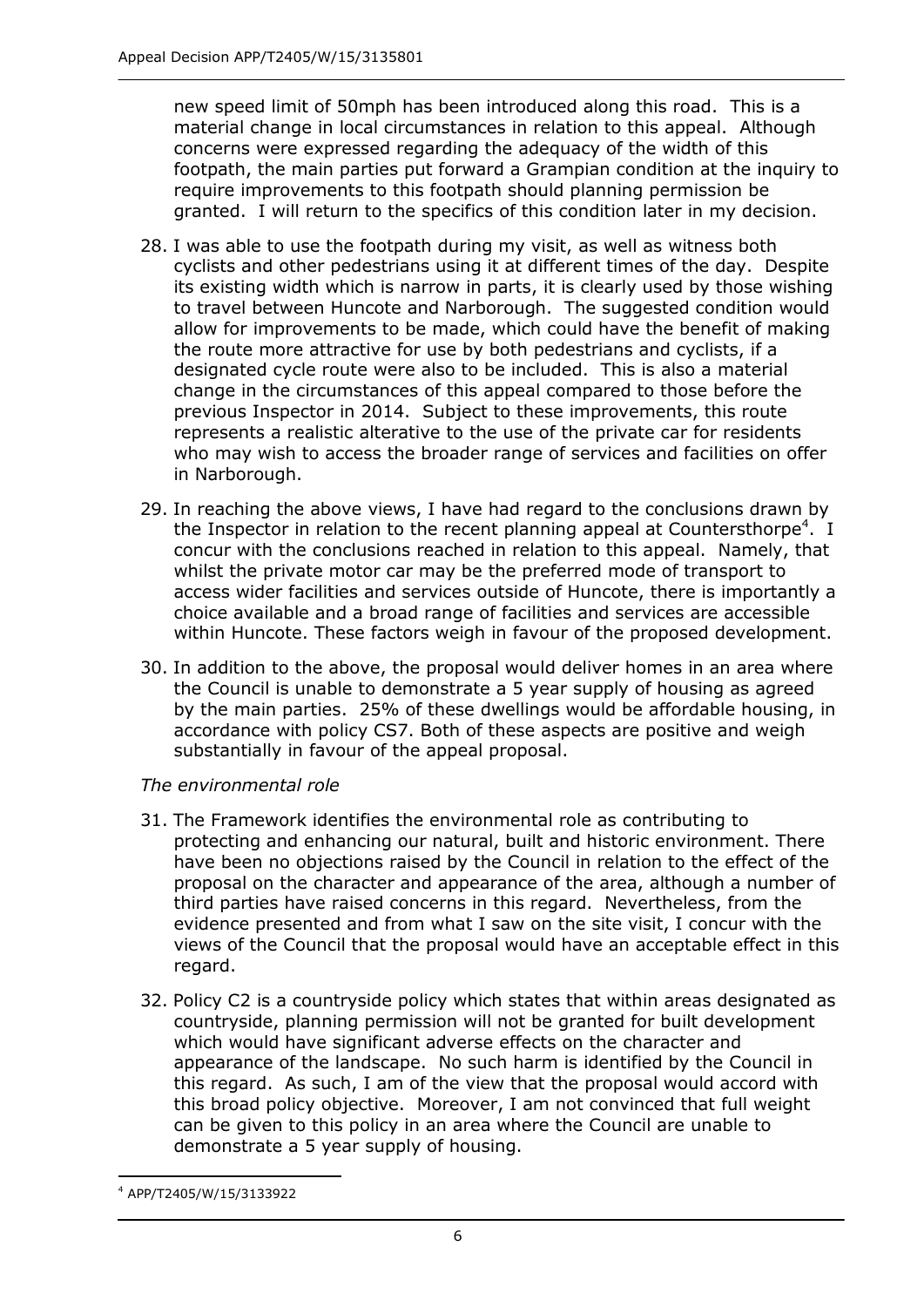33. The appeal proposal is in outline form only. The opportunity would exist at the reserved matters stage for details design considerations in terms of landscaping and overall layout to be taking into account. In this regard, I am satisfied that the development of the appeal site would not cause any material harm to these environmental aspects. Nevertheless, the proposal would lead to the loss of open land on the edge of the village. This weighs against the proposal in terms of the balancing exercise to be undertaken.

## *Other Matters*

- 34. Both the appellants and the Council have provided me with a number of appeal decisions which they consider to be comparable to the appeal case under consideration. However, notwithstanding the general comments made above, I have had regard to these decisions and do not consider any of these to be directly comparable to the specific nature of this appeal. I have thus determined this appeal on the basis of the evidence presented to me and on its own merits.
- 35. It was common ground between the parties that the proposal would accord with policies CS1, CS5 and CS7 of the CS. These policies relate to the strategy for locating new development, housing distribution and affordable housing respectively. Whilst it may be argued that limited weight should be attached to policies CS1 and CS5 in light of the Councils lack of 5 year housing land supply, I have nevertheless apportioned some weight to them in the determination of the appeal proposal.
- 36. The Council have also referred to policy T6 of the Blaby Local Plan (LP) 1999. As highlighted by the Council, the weight to be attached to out of date policies depends on the degree of consistency with the Framework. Policy T6 is a policy relating to off street parking. As this is an outline application only with only access to be approved, I do not consider this policy is directly relevant to this appeal.
- 37. I heard evidence at the Inquiry regarding the Principal Urban Area allocation identified within the CS and also the Lubbesthorpe Sustainable Urban Extension identified by policy CS3 of the CS in terms of housing delivery. However, the lack of 5 year housing land supply is an agreed position between the main parties. The Council also state that whether the district as a whole has a 5 year housing land supply makes little difference to this appeal which is principally concerned with sustainability. The delivery of the strategic site allocations within the district is not a matter for my deliberations.
- 38. A number of interested parties also raised concerns regarding the effect of the proposal on the local highway network, and the potential for increased congestion within Huncote. The proposal is supported by a detailed transport assessment which considered, amongst other things, the design of the access onto Denman Lane, a consideration of delays, congestion and safety at a number of specified junctions within Huncote and a detailed safety and operational assessment of the Huncote Road/B4114 Coventry Road. As a result of this assessment, the proposal includes for junction capacity improvement works at the Huncote Road/Coventry Road, Narborough junction. These off site highways work are explained by drawing 732/101 contained within appendix G of the Transport Assessment.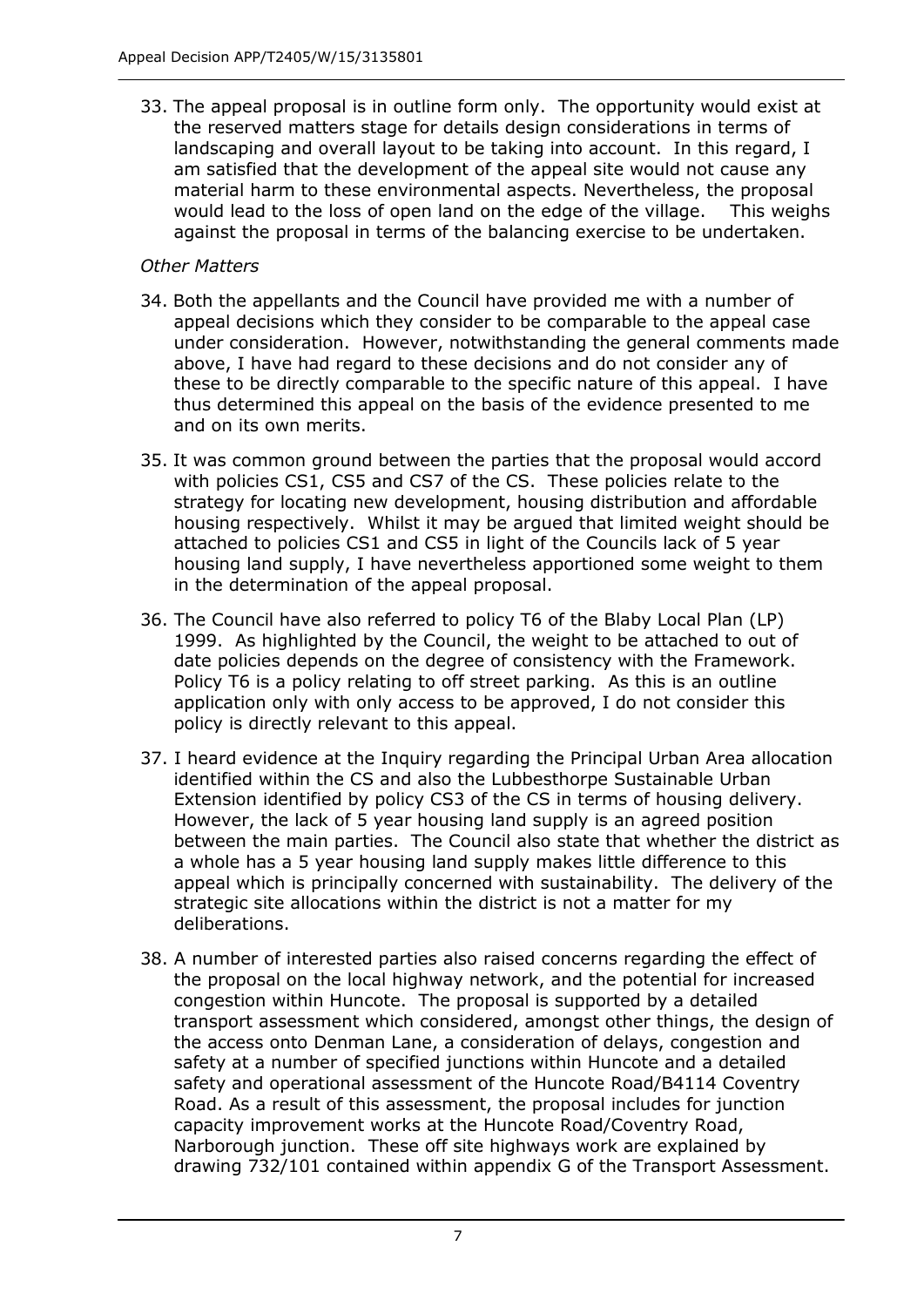- 39. On the basis of the transport assessment and highways officer comments, I am satisfied that these works are necessary to minimise the highways impact of the development. As a result, I have seen no evidence from any statutory consultee that the proposed access points would have a harmful effect on highways safety or the wider road network. I am also not convinced that the proposal would lead to any additional congestion around the school, as suggested by a number of interested parties, which is a short walk from the appeal site.
- 40. The effect of the proposal on local wildlife has also been addressed. The proposal is supported by a Phase 1 Habitat Survey which recommends, amongst other things, mitigation measures in relation to the construction phase of the development. This mitigation has been addressed as part of the planning conditions. Noise associated with the local BMX track is not a matter for my consideration.

## *Planning Obligations*

- 41. The S106 Agreement makes provision for a number of matters and I have considered this document in light of the statutory tests contained in Regulations 122 and 123 (3) of the Community Infrastructure Levy (CIL) Regulations 2010 (as amended). The details of the contributions sought are set out below.
- 42. Firstly, in terms of transport, a contribution of £6216 towards bus stop improvements nearest the appeal site, bus pass allocations to the new dwellings to a maximum sum of £700 per dwelling, £5840 towards real time information system, £52.85 per dwelling towards travel packs. Policy CS12 of the CS states, amongst other things, that planning obligations and developer contributions will be sought and guided by the Council's Planning Obligations and Developer Contributions (SPD) 2010. Policies CS10 and CS11, as I have set out above, relate to transport infrastructure and seek to ensure development is supported by appropriate infrastructure. Appendix D of the CS also identifies an Infrastructure Plan which identifies infrastructure requirements across the district. Taking into account the evidence presented, I am satisfied that these elements of the obligation are directly related to the development and are fairly and reasonably related in scale and kind to the development and therefore pass the statutory tests. The Council confirmed that there are currently no other contributions in place for the items specified, therefore I am satisfied that there are no issues concerning the issue of pooled contributions in relation to these contributions.
- 43. Secondly, a healthcare contribution of £416.83 per dwelling, up to a maximum of £25,009.92. In accordance with the policy framework and methodology outlined above, this contribution would be for the upgrading of one consulting room at the Limes Medical Centre, Narborough. Taking into account the evidence presented, I am satisfied that this element of the obligation is directly related to the development and fairly and reasonably related in scale and kind to the development. It therefore passes the statutory tests. The Council advised that there are currently 3 other contributions in place to cover this matter. I am therefore satisfied that there are no issues concerning pooled contributions in relation to this matter.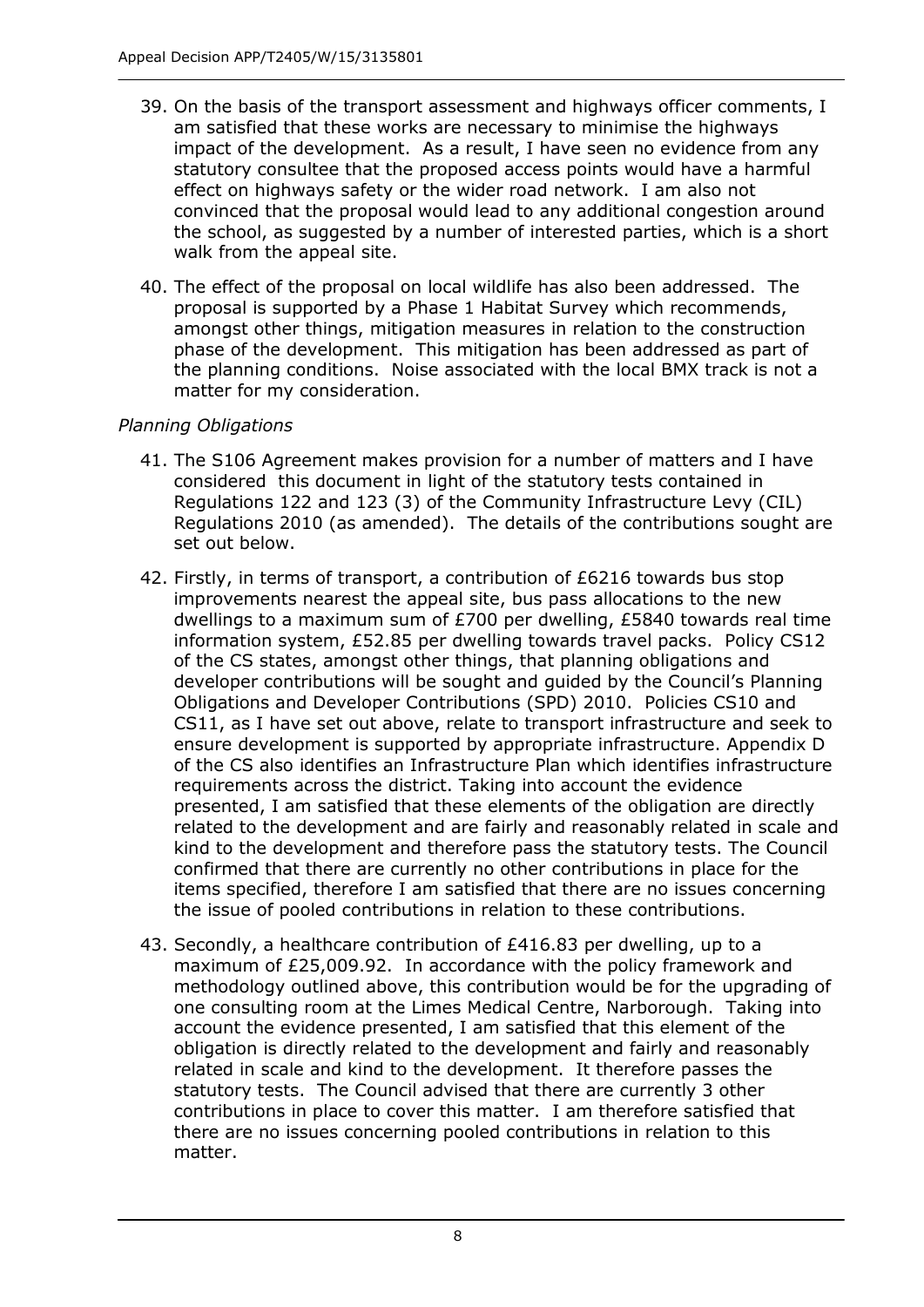- 44. Thirdly, a library contribution to a maximum of £1810.80. In accordance with the policy framework and methodology outlined above, this contribution would be towards additional capacity at Narborough. As above, I am satisfied that this element of the obligation is directly related to the development and fairly and reasonably related in scale and kind to the development. It therefore passes the statutory tests. Leicestershire County Council have confirmed that there are two further Section 106 Agreements already in place for this. I am satisfied that there are no issues concerning pooled contributions in relation to this matter.
- 45. Education contributions in the form of a maximum of £162,610.69 towards primary school provision and £167,142.19 towards secondary school provision. Both of these contributions, including the formula for calculating the amounts, have been supported by details evidence prepared by Leicestershire County Council. Leicestershire County Council have confirmed that there are no existing Section 106 Agreements already in place for the primary school contribution sought, and two existing agreements in place for the secondary school contribution sought. I am therefore satisfied that there are no issues concerning pooled contributions in relation to this matter.
- 46. Similarly, a sum of £300 or 2% (whichever is greater) is also identified towards monitoring compliance regarding the contributions towards education, library and travel pack/real time information system as well as the bus stop improvement contributions. A further monitoring cost of £250 is also identified towards on site open space provision as well as the affordable housing provision on the basis of the evidence presented, I am satisfied that such a monitoring cost contribution would pass the statutory tests.
- 47. An on site open space contribution is also committed to and a detailed formula for how such a contribution is to be calculated is provided, based on the area of open space to be provided. Taking into account the size of the development and the requirement for such provision to be made, I consider that this obligation would pass the statutory tests.
- 48. Finally, a contribution of £21,332 towards police matters. The items which this contribution covers are identified at paragraph 4.10.1.1 of the Agreement. The Police Authority have also provided a detailed justification for the contributions sought. However, the Council have confirmed that in relation to associated vehicle costs (£1364) and additional premises (£14,864) there are already more than five contributions from other Section 106 Agreements in place for this. Accordingly, these contributions would fail to satisfy Regulation 123(3) and I am unable to take these into account. However, I note from paragraph 4.10.1.4 of the Agreement that the contribution must only be spent on projects with monies received for no more than 4 other Section 106 Obligations. This clause effectively addresses the pooling restriction requirements. Therefore, whilst I find the remainder of the police contributions to be directly related to the development and fairly and reasonably related in scale and kind, the above two elements of the contribution would fail to pass the pooling restrictions in place.
- 49. Policy CS7 of the CS seeks to secure a minimum of 25% of dwellings as affordable housing on all schemes of 15 or more dwellings. The Section 106 Agreement includes a commitment to provide this amount of affordable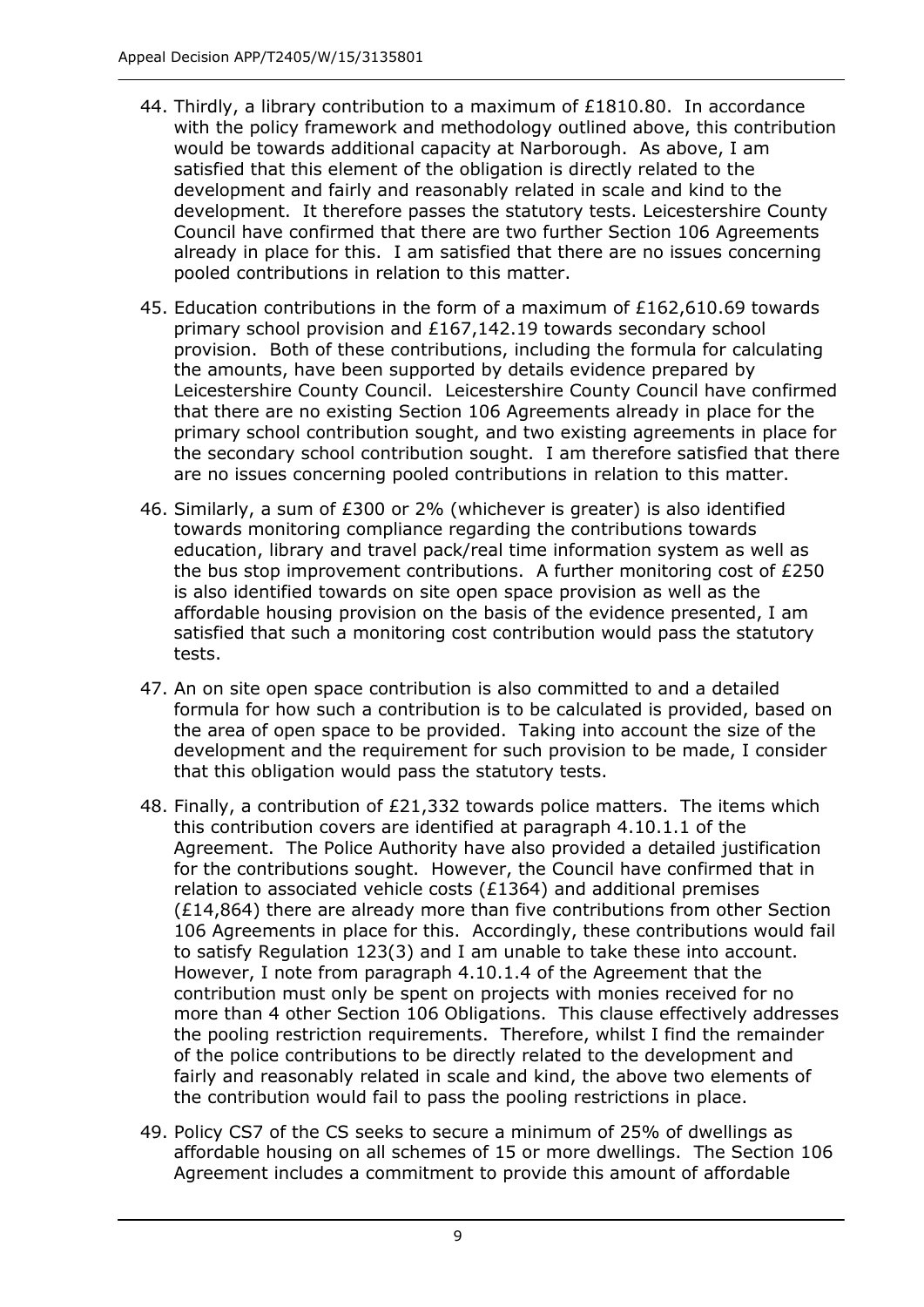housing. In these circumstances, I consider this obligation would be fairly and reasonably related to the development proposed and it would as a result pass the statutory tests.

#### *Conditions*

- 50. I have considered the suggested conditions in light of the discussions which took place at the Inquiry and having regard to the Planning Practice Guidance and Framework. Where necessary, those conditions which require discharge prior to the commencement of the development do so as they are integral to how the development will proceed. As the details of the access are not a reserved matter, the development is to be undertaken in accordance with the submitted access drawing in the interests of highway safety*.* As this is an outline application only, a condition to secure the submission of reserved matters is necessary. These details shall include the layout, scale, appearance and landscaping details, the latter to include a landscape management plan. The condition also makes reference to compliance with Blaby District Councils Housing Mix and Affordable Housing Supplementary Planning Document. This condition is reasonable and necessary in order to ensure that the requirements of policy CS7 are addressed. In addition, a landscape replacement planting condition has been included to ensure that the appearance of the development is satisfactory.
- 51. A condition has been included to require details of a surface water drainage scheme for the site. This is the interests of satisfactory disposal and to minimise the risk of surface water flooding. A further condition has been included to require a waste collection strategy to be submitted and approved, in order to ensure that waste collection and recycling can be satisfactory addressed on site. A condition requiring further investigation of the site to safeguard any archaeological finds that might be revealed has also been included in the interests of non-designated heritage assets.
- 52. Details of the finished floor levels which are to be submitted is necessary to ensure the appearance of the development is satisfactory. A further condition has been included to safeguard the biodiversity interests on the site, and to implement the mitigation measures as identified by the Deltasimons Updated Extended Phase 1 Habitat Survey. A condition requiring the development to satisfy the Leicester County Council 6Cs Design Guide is necessary and reasonable in the interests of highway safety. The off site highways improvement works at the Huncote Road/Coventry Road, Narborough Road Junction are also covered by an appropriately worded condition to ensure that the development has an acceptable effect on the local highway network.
- 53. I have considered the suggested condition put forward by the main parties regarding upgrading the footpath between Huncote and Narborough. For the reasons I have set out above, I am of the view that such works would be necessary to ensure the sustainability aspects of the appeal site are maximised to their full potential. However, the wording suggested advised that the works shall be completed prior to the occupation of the final dwelling. I have altered the wording to require the works to be completed prior to the occupation of the 26th dwelling on site which is both reasonable and necessary as this now accords with the timeframe specified in relation to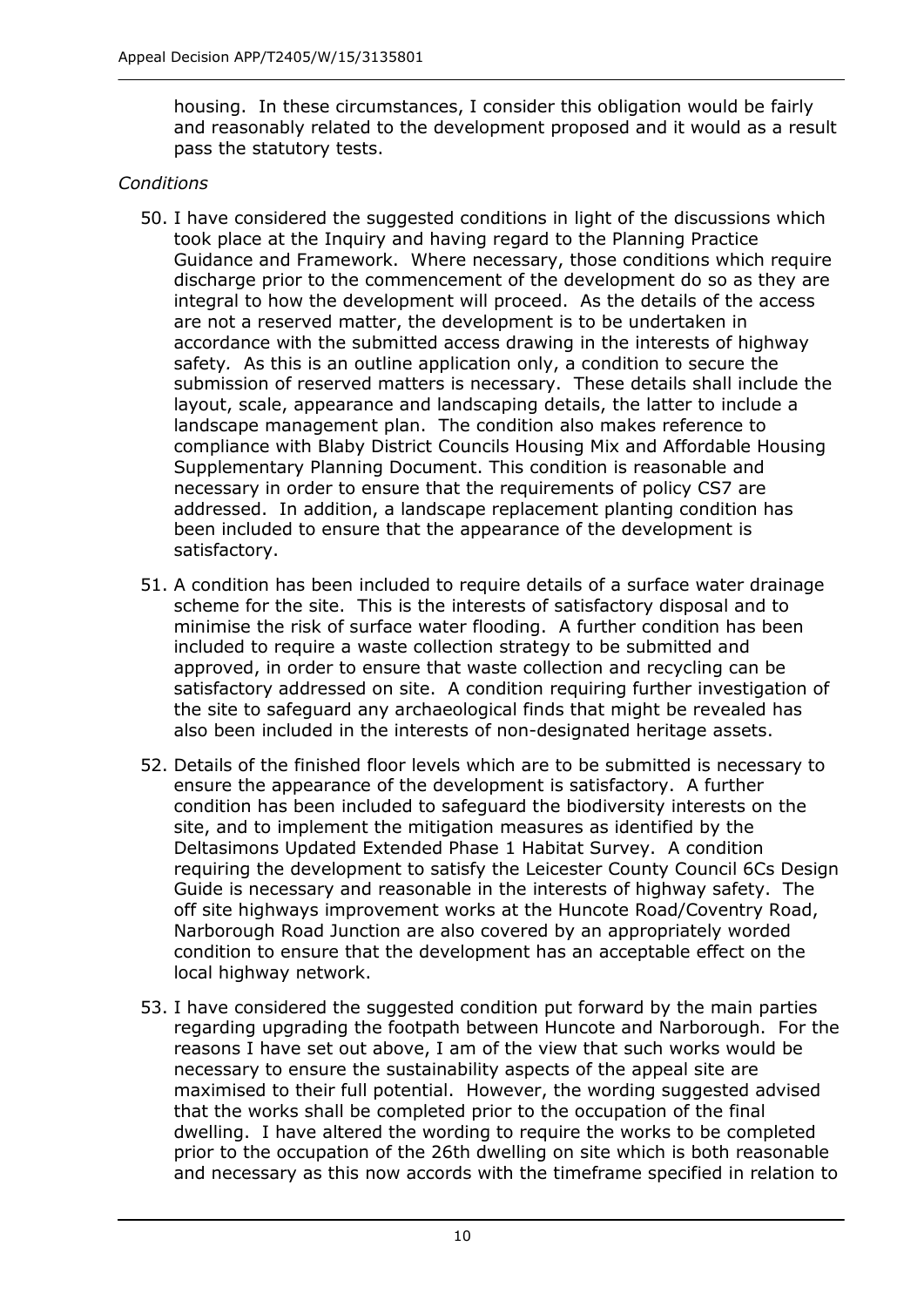the off site highways works. In addition, taking into account the size of the site, the proximity of neighbouring houses and the likely duration of construction works, it is necessary to ensure that building operations are undertaken in an appropriate manner through the safeguards of a construction method statement. I have reworded the suggested condition put forward by the Council in the interest of precision.

54. Additional conditions were put forward by the Council to advise that the details as shown on the illustrative masterplan were not approved, that materials be submitted and also that the approval relates to the erection of buildings not exceeding two storeys in height. However, as this is an outline application only, details of appearance, layout and scale will be addressed at the reserved matters stage and accordingly, these conditions are neither necessary or reasonable.

## **Conclusions and Planning balance**

- 55. The proposal would satisfy both the social and economic roles of sustainability, with environmental harm arising from the loss of open land. However, this harm would not outweigh the benefits the scheme would deliver when assessed as a whole. As a result, and having assessed the overall scheme in terms of housing delivery and the relevant development plan policies, I therefore conclude that the proposal would represent a sustainable site for housing development. It would accord with policies CS10 and CS11 of the CS outlined above. I find these policies to be consistent with the objectives of the Framework, and in particular paragraph 37 which advises that planning policies should aim for a balance of land uses within the area so that people can be encouraged to minimise journey lengths for employment, shopping, leisure, education and other activities. I also find these policies to be consistent with the  $3<sup>rd</sup>$  bullet point of the Framework which advises that development proposals which accord with the development plan should be approved without delay.
- 56. I attach weight to the benefits arising from the provision of new homes which would have both social and economic benefits in terms of boosting the supply of housing, supporting the local economy and improving the mix of housing in the local area. This delivery must been seen in the context of the lack of 5 year housing land supply within the district. The provision of affordable housing on site in accordance with policy CS7 of the CS is also a matter of considerable weight. These factors weigh substantially in favour of the development.
- 57. As a result, I have found that the proposal would represent a suitable site for housing, having regard to the objectives of sustainable development as identified by the Framework. I have also concluded that the proposal would accord with policies CS10 and CS11 of the CS. I also agree with the main parties that the proposal would comply with policies CS1 and CS5 of the CS although for the reasons I have set out above, I consider only limited weight can be attached to these policies. The proposal can therefore be seen to be consistent with the development plan when read as a whole. The proposal therefore accords with the  $3<sup>rd</sup>$  bullet point of paragraph 14 of the Framework.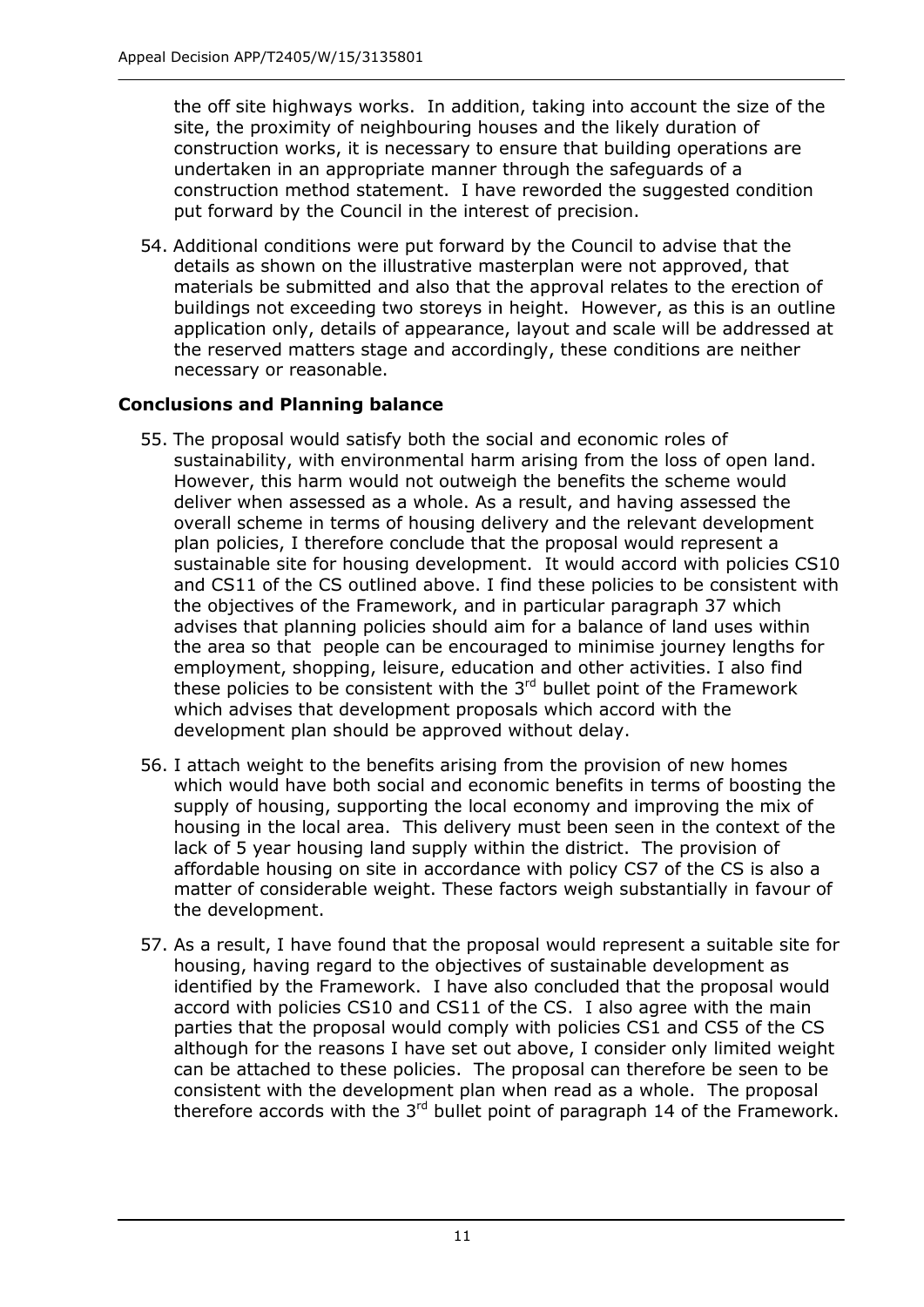58. For the reasons set out above and taking into account all other matters raised, I therefore conclude that the appeal should be allowed.

*Christa Masters*

INSPECTOR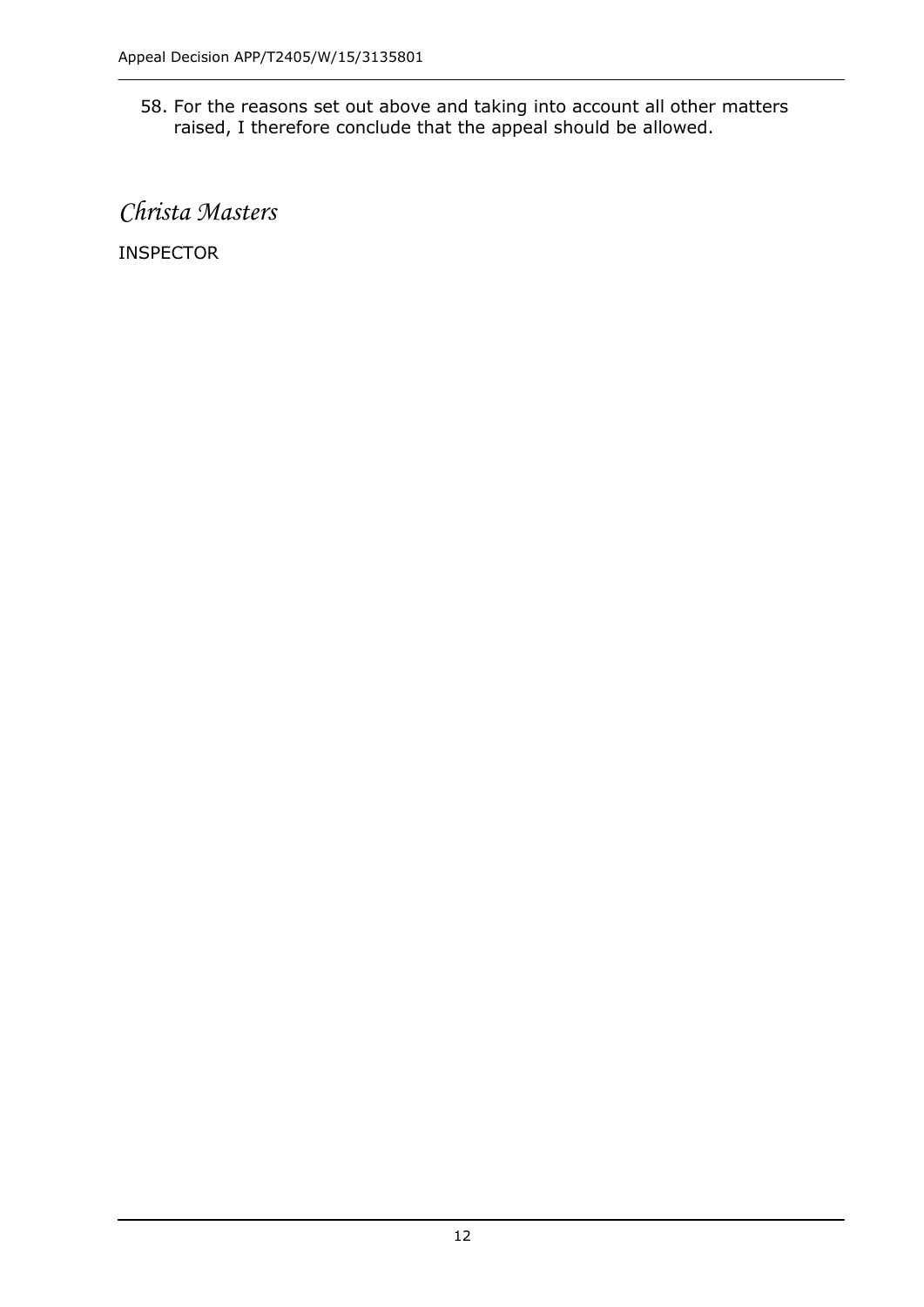## **SCHEDULE OF CONDITIONS**

- 1) Detailed plans and particulars of the proposed development shall be submitted to and approved in writing by the Local Planning Authority before any development begins and shall show:
- i. Layout of the development;
- ii. Scale of the development;
- iii. Appearance of the development;
- iv. A landscaping scheme to include details of any existing trees, hedgerows and shrubs to be retained and measures of protection during development; new planting including plant type, size, quantities and locations; other surface treatments; fencing and boundary treatments; any changes in levels; the position of service and/or drainage runs and a management plan which will set out the management prescriptions for managing and maintaining the measures set out in the landscaping scheme for a period of at least 5 years from the completion of the Landscaping Scheme; and,
- v. Compliance with Blaby District Council's Housing Mix and Affordable Housing Supplementary Planning Document. The development shall be carried out in accordance with these approved details.
- 2) Application for approval of reserved matters shall be made within 3 years from the date of this permission and the development shall be begun not later than whichever is the later of the following dates: (i) Five years from the date of this permission; or (ii) Two years from the final approval of the reserved matters or, in the case of approval on different dates, the final approval of the last such matter to be approved.
- 3) Access to the site shall be carried out in full accordance with the details shown on drawing 3136 IT C in so far as it relates to the access to the site only. No more than five dwellings shall be accessed directly off the proposed Forest Road vehicular access.
- 4) The reserved matters application shall be accompanied by a surface water drainage scheme for the site, based on sustainable drainage principles and an assessment of the hydrological and hydro geological context of the development. The scheme shall be subsequently implemented and retained and maintained in perpetuity in accordance with the approved details before the occupation of the final dwelling. The scheme to be submitted shall demonstrate:
- i. The utilisation of at least one above ground holding sustainable drainage technique in conjunction with permeable paving;
- ii. The limitation of surface water run-off to equivalent greenfield rates;
- iii. The ability to accommodate surface water run-off on-site up to the critical 1 in 100 year event plus an appropriate allowance for climate change, based upon the submission of drainage calculations; and
- iv. Full details of the future maintenance of drainage features.
- 5) The reserved matters application shall be accompanied by a waste collection strategy which demonstrates how each property on this development shall be accessed by waste and re-cycling collection vehicles (26 tonne lorries) and how the waste recycling bins shall be stored at each property on the development and presented to these vehicles on the respective waste collection day. The development shall be constructed to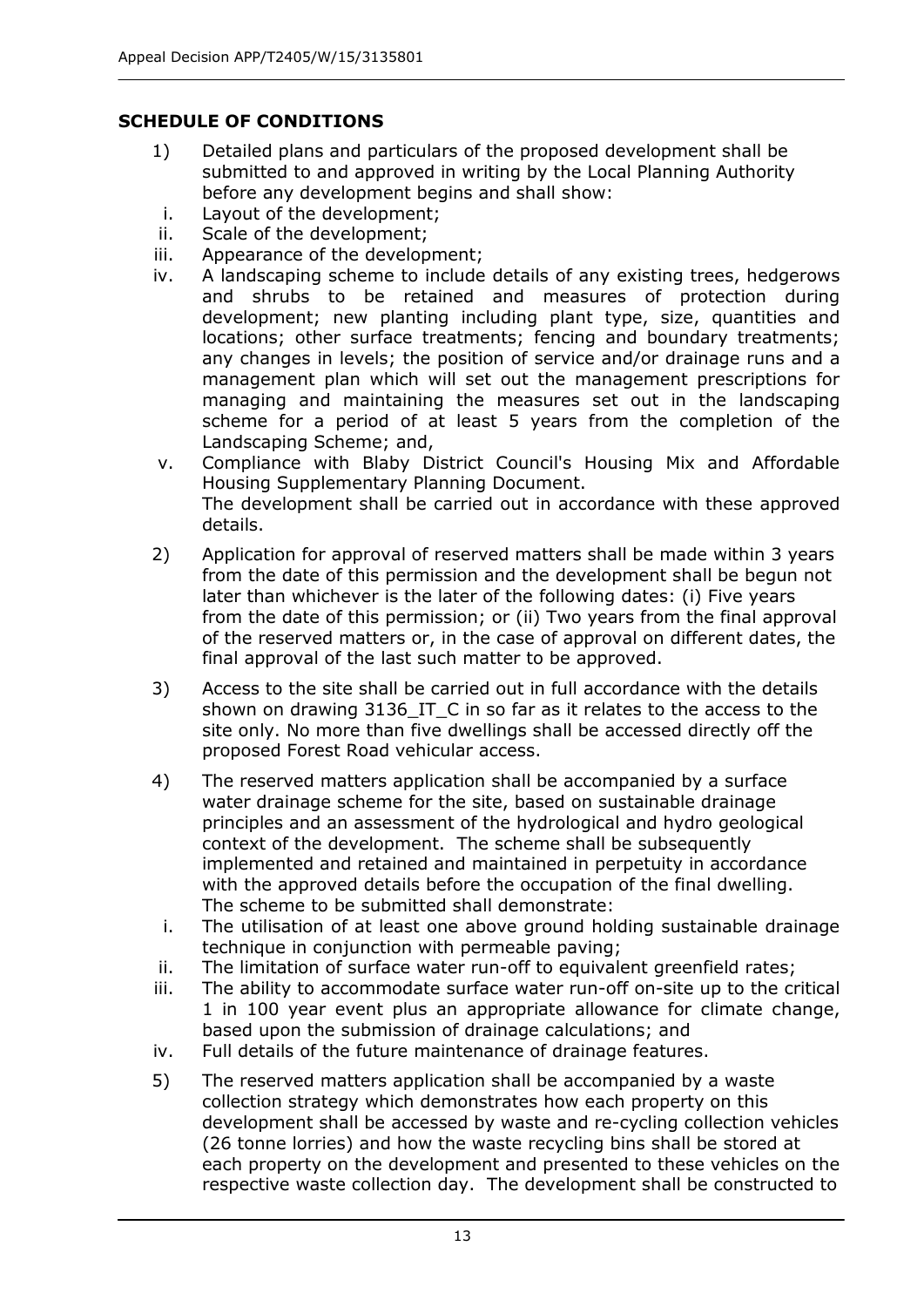incorporate the features contained in the approved waste collection strategy.

- 6) The approved landscaping scheme shall be carried out within one year of completion of the development and any trees, hedges, shrubs or plants which within a period of 5 years from the completion of the planting die, are removed or become seriously damaged or diseased shall be replaced in the next planting season with others of similar size and species, unless the Local Planning Authority gives written consent to any variation.
- 7) Before the development hereby permitted is commenced, details of the finished floor levels of each building shall be submitted to and agreed in writing by the Local Planning Authority. The development shall be carried out in accordance with the approved details.
- 8) The reserved matters application shall be accompanied by full details of mitigation measures to be incorporated into the development for protection of and compensatory habitats of protected species, including details of the timing of the implementation of these measures. The submitted details shall be in full accordance with the recommendations of the Deltasimons Updated Extended Phase 1 Habitat Survey report, October 2014. The development shall be carried out in accordance with the approved details.
- 9) No development shall commence until a programme of archaeological work (Earthwork Survey), including a Written Scheme of Archaeological Investigation, has been submitted to and approved in writing by the Local Planning Authority. The Scheme shall include an assessment of significance and research questions; and:
	- i. The programme and methodology of site investigation and recording;
	- ii. The programme for post-investigation assessment;
	- iii. Provision to be made for analysis of the site investigation and recording;
	- iv. Provision to be made for publication and dissemination of the analysis and records of the site investigation;
	- v. Provision to be made for archive deposition of the analysis and records of the site investigation; and, Nomination of a competent person or persons/organisation to undertake the works set out within the Written Scheme of Archaeological **Investigation** No development shall take place other than in accordance with the approved Written Scheme of Archaeological Investigation.
- 10) The development shall not be occupied until the site investigation and post investigation assessment has been completed in accordance with the programme set out in the approved Written Scheme of Archaeological Investigation and the provision made for analysis, publication and dissemination of results and archive deposition has been secured.
- 11) All details of the proposed development shall comply with the design standards of the Leicestershire County Council as contained in the 6Cs Design Guide document. Such details must include parking and turning facilities, access widths, gradients, surfacing, signing and lining (including that for cycleways and shared use footway/cycleways) and visibility splays and shall be submitted for approval by the Local Planning Authority before development commences.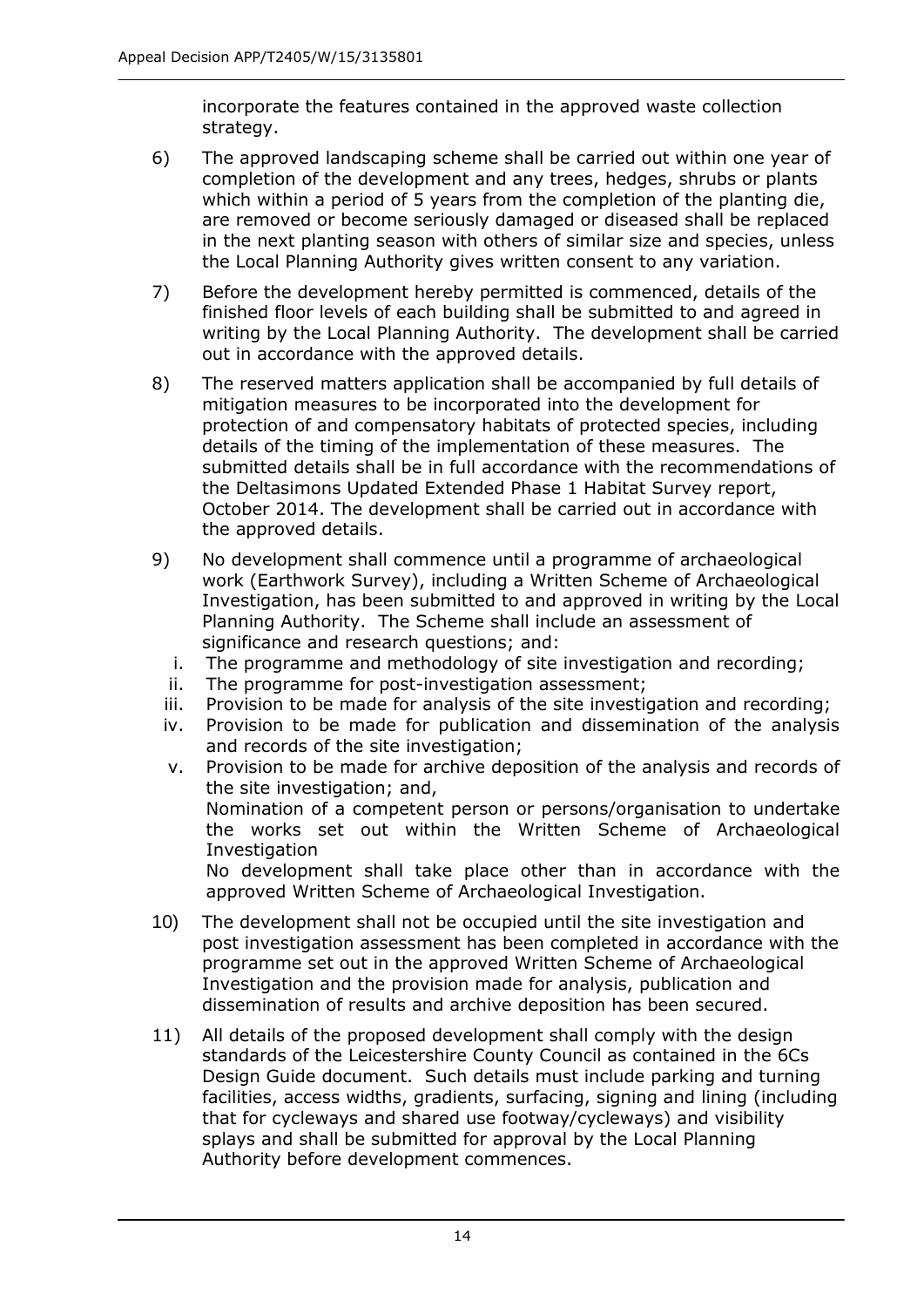- 12) No development shall commence until details of the design for off-site highway works to the Huncote Road/Coventry Road, Narborough junction as specified by drawing P732/101 contained within the Transport Assessment and Travel Plan (January 2015) have been submitted to and approved in writing by the Local Planning Authority. The approved offsite highway works shall be completed prior to the occupation of the 26th dwelling unless otherwise agreed in writing with the Local Planning Authority.
- 13) No development shall take place, including any works of demolition, until a Construction Method Statement has been submitted to, and approved in writing by, the local planning authority. The approved Statement shall be adhered to throughout the construction period. The Statement shall provide for:
	- i. the parking of vehicles of site operatives and visitors
	- ii. loading and unloading of plant and materials
	- iii. storage of plant and materials used in constructing the development
	- iv. the erection and maintenance of security hoarding including decorative displays and facilities for public viewing, where appropriate
	- v. wheel washing facilities
	- vi. measures to control the emission of dust and dirt during construction
	- vii. a scheme for recycling/disposing of waste resulting from demolition and construction works
- 14) No development shall commence until details of works to upgrade the footpath along Huncote Road/Narborough Road between Huncote and Narborough have been submitted and approved in writing by the Local Planning Authority. The details shall comply with the design standards of the Leicestershire County Council as contained within the 6Cs Design Guide document. The works to upgrade the footpath shall be completed in accordance with the approved details prior to the occupation of the 26th dwelling.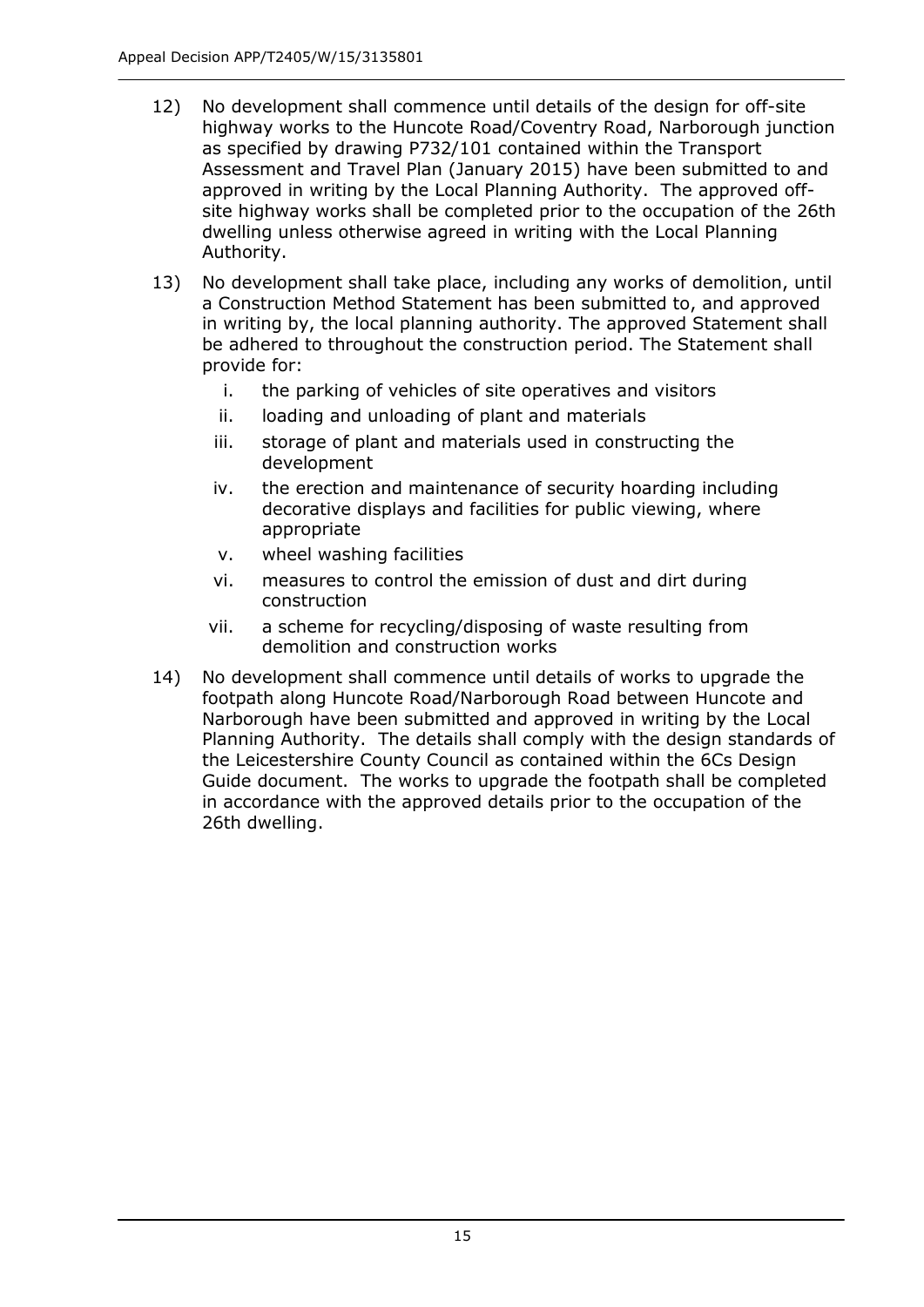#### APPERANCES

#### **FOR THE LOCAL PLANNING AUTHORITY:**

Alistair Mills Landmark Chambers He called Jonathan Weekes BSc (Hons) MA TP MRTPI Aitcheson Rafferty on behalf of

Blaby District Council

#### **FOR THE APPELLANTS:**

| <b>Charles Banner Landmark Chambers</b> |                          |
|-----------------------------------------|--------------------------|
| He called                               |                          |
| Brian Plumb BSc (HONS),                 |                          |
| C.ENG, MICE, MCIHT                      | <b>RPS</b>               |
| Mike Downes BA BPI MRTPI                | Aspbury Planning Limited |

#### **INTERESTED PERSONS:**

| <b>Rhys Cowsill</b>    | Local Resident                           |
|------------------------|------------------------------------------|
| <b>Stuart Bacon</b>    | Huncote Parish Council                   |
| Mike Lee               | Fosse Villages Neighbourhood Plans Group |
| <b>Anthony Edwards</b> | Local Resident                           |
| Cllr Maggie Wright     | Councillor                               |
| Helen Johnson          | Landowner                                |